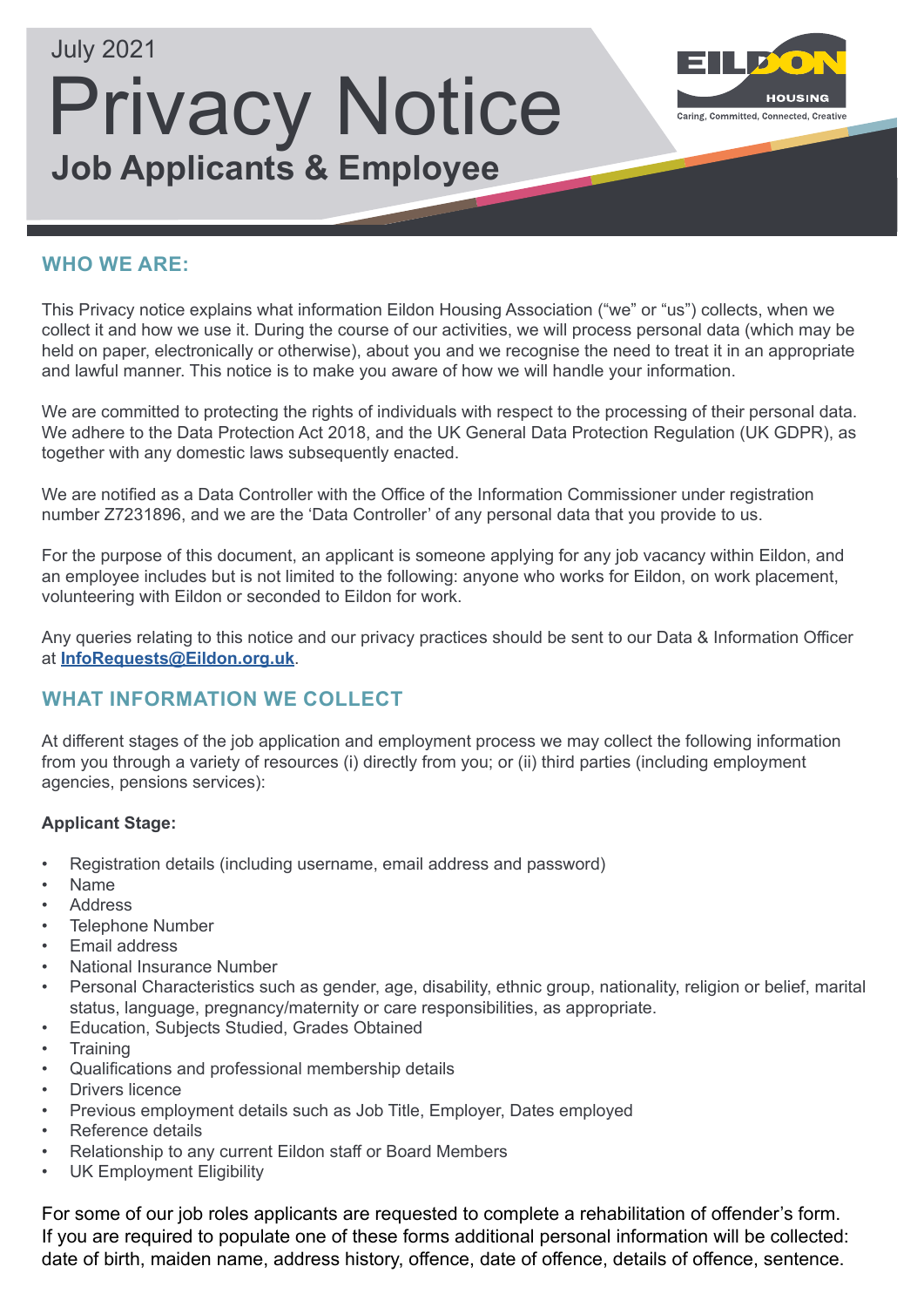#### **Appointment Stage:**

- ID documents required for Right to Work in UK and Disclosure Scotland checks if applicable (e.g. Birth Certificate, Passport, Marriage Certificate, Driving Licence, Utility Bill)
- CCTV footage (if you are attending our Selkirk office for interviews etc.)

#### **Employment Stage:**

- Information previously collected in application and appointment stage
- Next of Kin and emergency contact details
- Bank account details, payroll records and tax status information
- Salary, annual leave, pension, and benefit information
- Employment information (inc. start date, location of workplace, training records and professional membership)
- Copy of driving licence (if not provided previously), car details and insurance documentation
- Performance Information
- Whistle-blowing, disciplinary and grievance information
- Information obtained through electronic means such as ID swipe card records
- Information about your use of our information and communications systems
- **Photographs**
- If you are working in our Selkirk office CCTV footage of you entering and leaving the work place

We may also collect, store and use the following 'Special Category' personal information:

- Information about your race or ethnicity, religious beliefs
- Information about your health, including any medical condition, health and sickness records and disabilities
- Trade Union membership
- Information about criminal convictions and offences

**Please note:** We are currently collecting minimal information for relevant staff about whether they have been vaccinated for Covid-19. You can find further information on this here

#### **EQUALITIES MONITORING INFORMATION**

Our Equalities Policy aims to ensure that individuals are not discriminated against on the ground of gender, disability, race, colour, nationality, ethnic origin, religion, age, sexual orientation, or any other ground that cannot be justified. In order to monitor the effectiveness of the policy, all job applicants are asked to complete an equalities monitoring form. Statistical and anonymous reports are produced for monitoring purposes from the information obtained during the completion of on-line applications.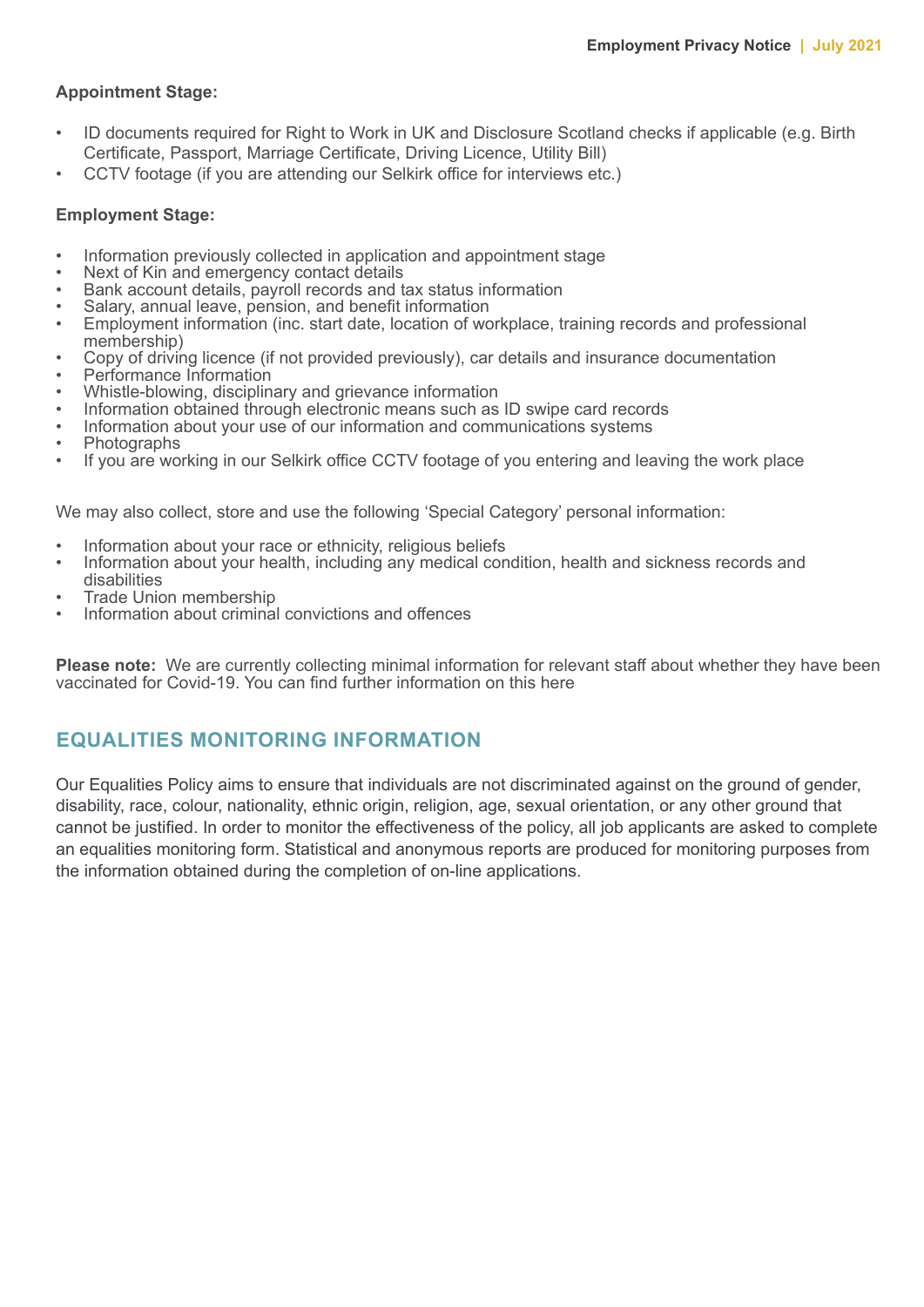#### **WHY WE NEED YOUR INFORMATION AND HOW IT WILL BE USED**

We collect and use the above information and personal data for:

- Making a decision about your recruitment or appointment
- Determining the terms on which you work for us
- Checking you are legally entitled to work in the UK
- Paying you and, if you are an employee, deducting tax and National Insurance contributions
- Providing Eildon's benefits to you
- Liaising with pension providers
- Business management and planning, including accounting and auditing
- Conducting performance reviews, managing performance, and determining performance requirements
- Making decisions about salary reviews and compensation
- Assessing qualifications for a particular job or task, including decisions about promotions
- Gathering evidence for possible grievance or disciplinary hearings
- Making decisions about your continued employment
- Making decisions about your termination of our working relationship
- Education, training, and development requirements
- Dealing with legal disputes involving you, or other employees, workers, and contractors including accidents at work
- Ascertaining your fitness to work
- Fraud prevention
- Monitoring your use of our information and communication systems to ensure compliance with IT policies
- Ensuring network and information security, including preventing unauthorised access to our computer and electronic communications systems and preventing malicious software distribution
- Equal opportunities monitoring
- To comply with our duties as your employer
- Maintaining safety whilst lone working

# **SHARING OF YOUR INFORMATION**

We may disclose and share information about you with third parties for the purposes set out in this notice, or for purposes approved by you, including the following:

- Processing your monthly salary payments
- To allow your pension provider to process pensions information and handle your pensions information
- Providing our benefits to you
- Managing attendance and sickness absence
- To conduct data analytical studies to review and better understand employee engagement, satisfaction, retention, and attrition rates
- Complying with health and safety obligations including Lone Working
- Administering the contract, we have entered into with you
- If requested, obtaining and providing employment references
- If we enter into a joint venture with, are sold to or merge with another business entity, your information may be disclosed to our new business partners or owners
- To obtain employment law related advice

# **TRANSFERS OUTSIDE OF THE UK**

Your information will only be stored within the UK. We will not transfer your personal information out with the UK without making you aware.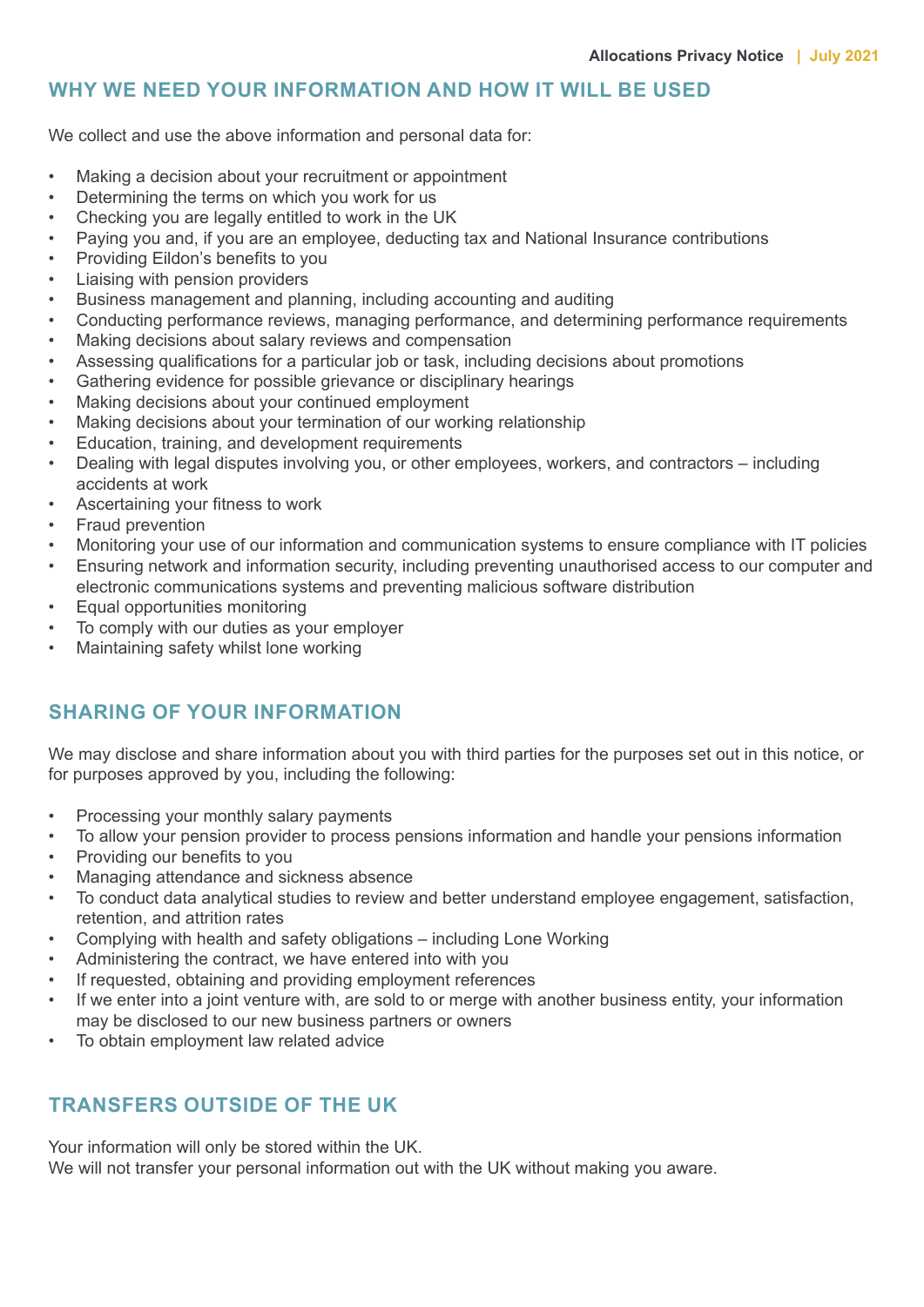#### **SECURITY**

When you give us information, we take steps to make sure that your personal information is kept secure and safe. As we hold your information both in paper format and electronically, we have several different ways to ensure security measures are in place.

Personal information that we hold in paper format for you is kept in cabinets that are locked at the end of each working day.

The information that we hold about you electronically is protected in several ways:

- No access to the network unless the correct user-name and password are entered
- No access to Eildon's computers and smartphones unless the correct username and passwords are entered
- No access to the remotely hosted services unless the correct username and passwords are entered
- All Eildon computers and smartphones are password protected
- All Eildon electronic devices (tablets, notebooks, removeable storage etc.) are encrypted
- Data Loss Prevention software
- A range of cyber security measures
- Anti-virus software
- Policies and procedures, information, and training for staff

# **HOW LONG WE KEEP YOUR INFORMATION**

All personal information collected for each job advert is retained for 12 months. After 12 months unsuccessful applicant information is deleted securely from the system.

Successful applicant information is moved to an employee file as soon as possible after employment. This information will then fall under employee retention schedules which are documented within the document retention schedule.

Data Retention guidelines on the information we hold is provided in our Document Retention Schedule held in the Policies library, which all staff have access to. Alternatively, a hard copy can be requested.

# **YOUR RIGHTS**

You have the right at any time to:

- Ask for a copy of the information about you held by us in our records
- Ask us to correct any inaccuracies of fact in your information
- Request that we restrict your data processing
- Request data portability
- Rights related to automated decision-making including profiling
- Make a request to us to delete what personal data of yours we hold; and
- Object to receiving any marketing communications from us

You should note that your rights under the UK GDPR and 2018 Act are not absolute and are subject to qualification.

If you would like to find out more about how we use your personal data, would like to see a copy of the information that we hold about you, or wish to exercise any of the above rights, please contact our Data & Information Officer or email: infoRequests@Eildon.org.uk.

You also have the right to complain to the Information Commissioner's Office in relation to our use of your information. The Information Commissioner's contact details are noted below:

The Information Commissioner's Office – Scotland 45 Melville Street Edinburgh EH3 7HL **Telephone:** 0131 244 9001 **Email:** Scotland@Ico.org.uk